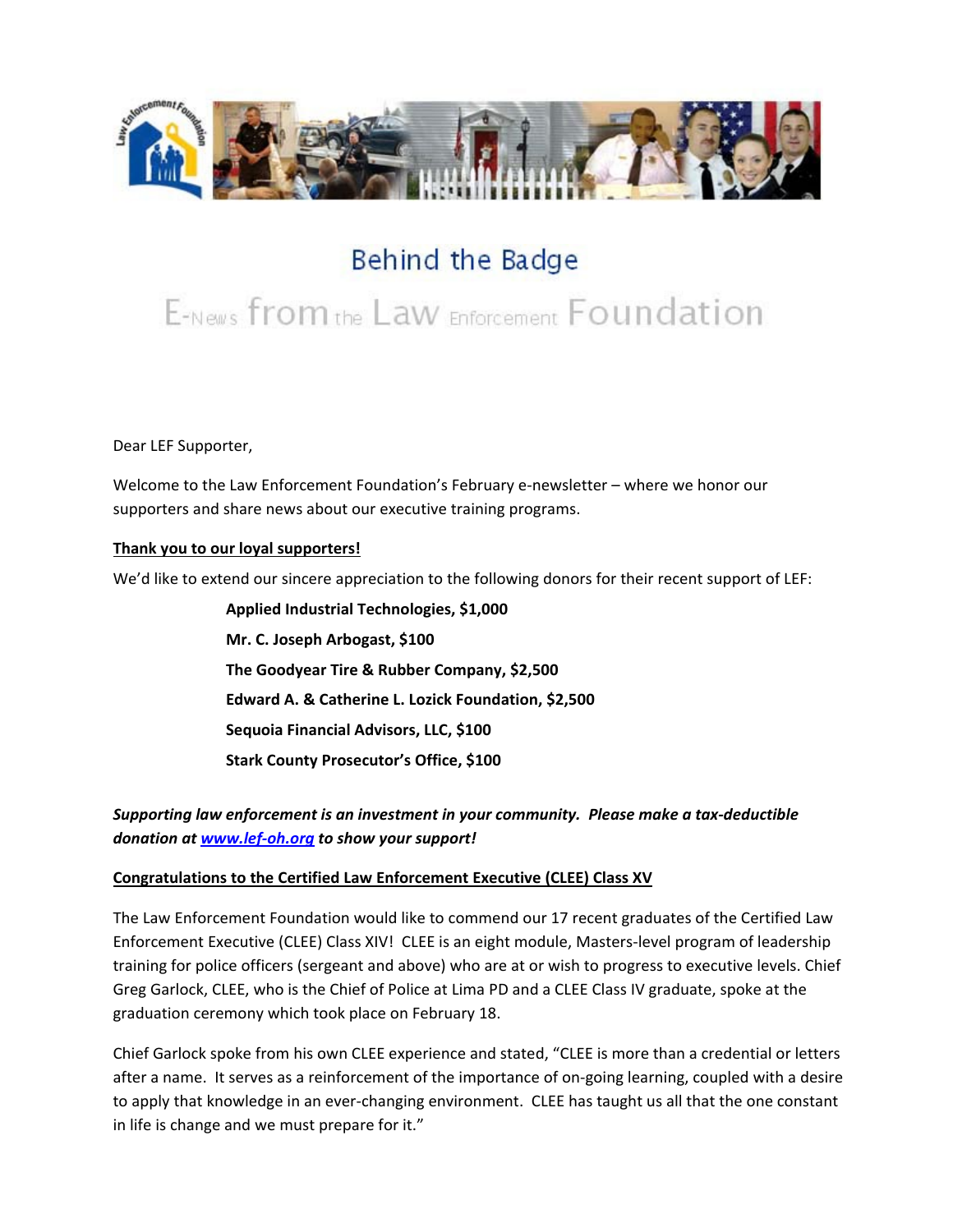The goal of the CLEE program is to create a top-line police leader who provides value to the community and the law enforcement department by maximizing resources, extending his/her professional network to access information, and manage internal and external change.

Garlock concluded his speech, "I do believe that there are some things about our profession that will never change. These are principles that are rooted in such things as caring about the community we serve and the agency and profession of which we are a part; how we treat others, within and outside our organizations and how ethically we behave - all are measurements for determining how well we have done our jobs and how effective have been our agencies. CLEE enhances those principles which are exemplified in each of you."

On behalf of the LEF and the CLEE Executive Board, we wish these officers well in their future endeavors as Certified Law Enforcement Executives.

*This is one of the programs that is exclusive to the Law Enforcement Foundation. If you are interested in sponsoring the CLEE program or a student of CLEE, please contact Donna Braxton at [donna.braxton@oacp.org](mailto:donna.braxton@oacp.org) or 614-761-4630.*



*CLEE Class XV Graduates*

### **Lt. Terence McHugh Awarded Chief Michael Kallai CLEE Award**

During the CLEE XV Graduation ceremony, held on February 18, Lt. Terence McHugh of the Cleveland PD was honored for his law enforcement achievements by receiving the first Chief Michael Kallai CLEE Award. Chief Mike Kallai, Barberton PD, where he spent his entire career, was a friend of the Law Enforcement Foundation and the Ohio Association of Chiefs of Police. Unfortunately, he recently passed away suddenly while on vacation with his family during the summer of 2010.

Chief Kallai was a graduate of the Police Executive Leadership College (PELC) program, was active in the PELC Alumni program and several other committees in law enforcement. Chief Kallai graduated from the CLEE program in Class IX and was appointed to the CLEE Advisory Board within a few years after